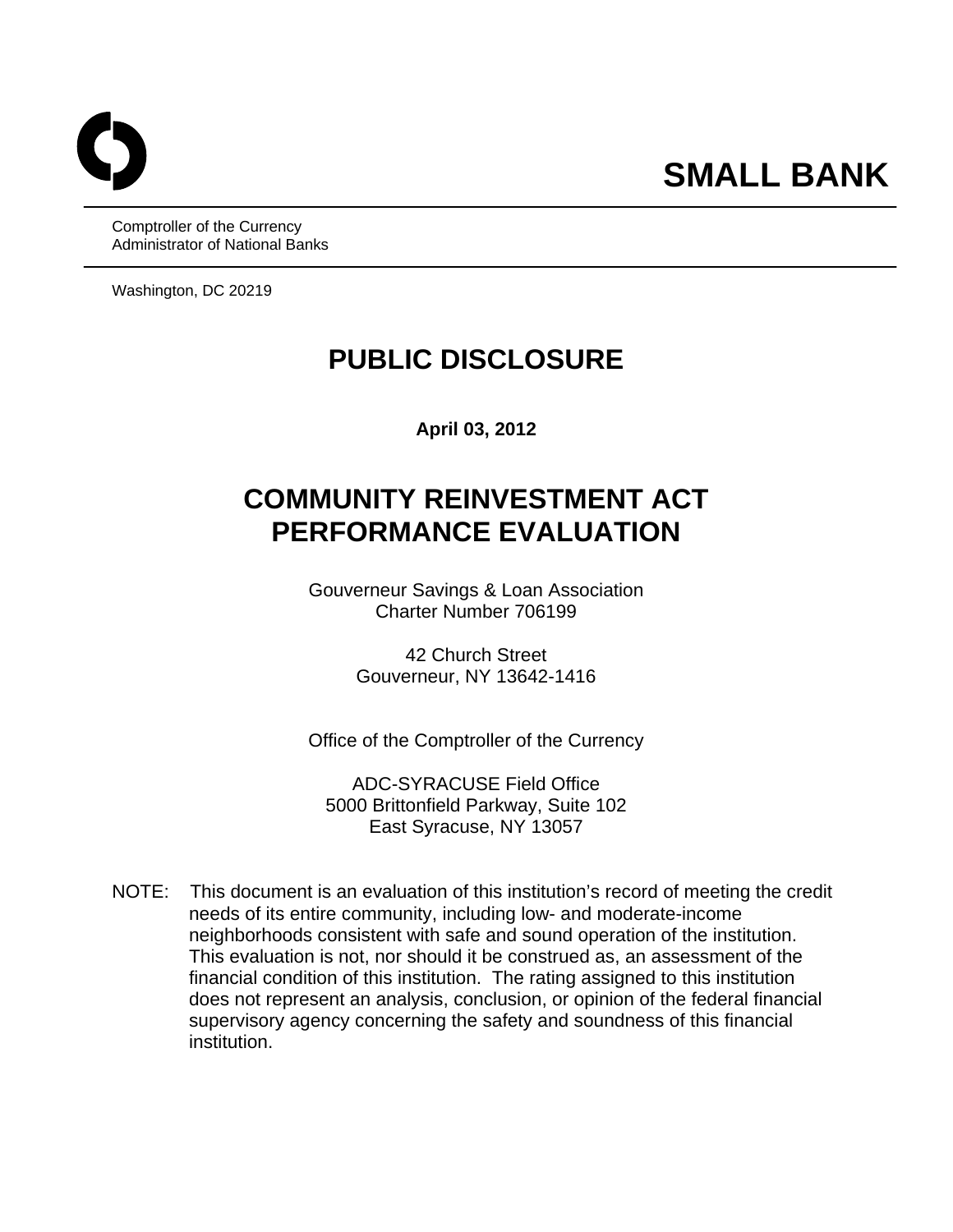#### **INSTITUTION'S CRA RATING: This institution is rated Outstanding.**

- Gouverneur Savings & Loan Association (GS&LA) had an average loan-to-deposit ratio during the evaluation period that was more than reasonable compared to similarly situated institutions.
- A substantial majority of the loans originated during the evaluation period were inside the bank's assessment area (AA).
- GS&LA had an excellent penetration of home mortgage loans to borrowers of different income levels during the evaluation period.
- GS&LA had an excellent dispersion of home mortgage loans to borrowers located in moderate-income census tracts.

#### **SCOPE OF EXAMINATION**

The evaluation period covers the time period from February 28, 2007 through April 2, 2012. However, the sampled loans were originated during the period of January 1, 2009 through December 31, 2011. This sample period was representative of the entire evaluation period, as no strategic changes or changes in lending standards took place. We determined that home mortgage loans were the bank's primary product after evaluating originations during the period by both number and dollar amount, and by discussing the matter with bank management. We chose a random sample of 40 loans of the primary product for evaluating the bank's lending performance.

#### **DESCRIPTION OF INSTITUTION**

GS&LA is a \$149 million stock institution, which is wholly-owned by Gouverneur Bancorp, Inc., a mid-tier stock holding company that is the majority-owned subsidiary of Cambray Mutual Holding Company. The main office is located in Gouverneur, New York, and there is a full-service branch located in Alexandria Bay, New York. There were no branch openings or closings during the evaluation period. Both locations have drive-up facilities to complement lobby services, and are normally open Monday through Friday. Both locations offer automated teller machines (ATM) with 24-hour access. In addition, the bank has a stand-alone ATM located in a Gouverneur office building with 24-hour access. GS&LA offers traditional banking products and services, including online banking and bill pay.

GS&LA maintains a traditional thrift posture, and provides banking services mainly rural areas in a three- county area in northern New York State. As of December 31, 2011, the loan portfolio remained heavily concentrated in 1-4 family residential real estate loans at \$98.6 million (85% of total loans), followed by commercial real estate at \$8.8 million (8%), consumer loans at \$5 million (4%), and commercial loans at \$2 million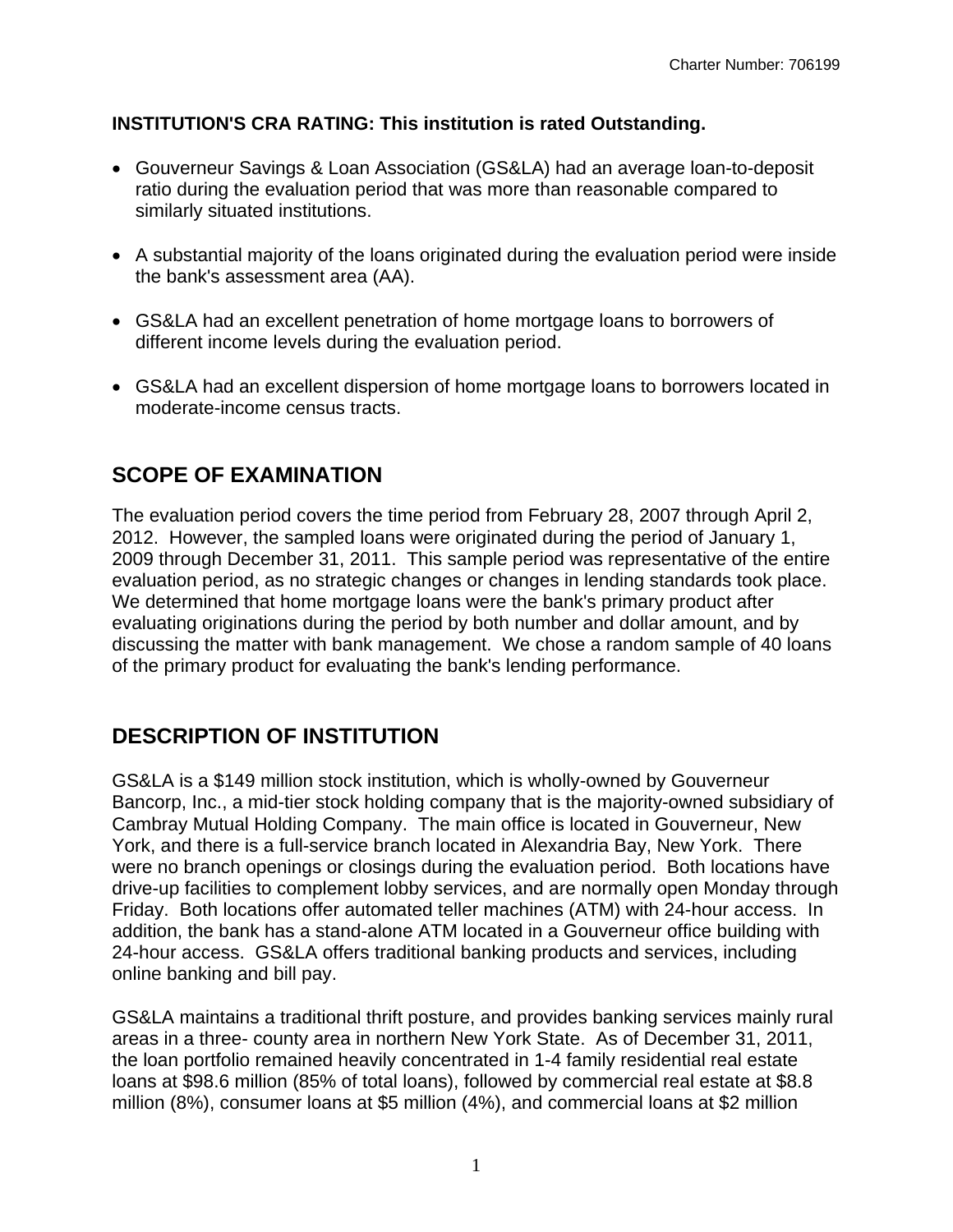(2%). The bank also has a small amount of loans secured by multi-family units and raw land. The bank is primarily deposit funded, with a fair amount of borrowings at 20% of total assets.

There are no legal or financial factors that would impede the bank's ability to help meet the credit needs in its AA. At the last CRA evaluation dated February 28, 2007, GS&LA received a rating of "Satisfactory" CRA performance.

#### **DESCRIPTION OF ASSESSMENT AREA**

 Jefferson County, and two in northern Lewis County. Based on 2000 census data, 21 GS&LA's AA consists of 26 contiguous census tracts in rural, non-MSA areas of St. Lawrence, Jefferson, and northern Lewis Counties. Although the AA does not include the entire portion of any county, it consists of whole census tracts that the bank can reasonably be expected to serve based on lending patterns and the presence of other institutions. By county, the AA consists of 15 tracts in St. Lawrence County, nine in tracts are designated middle-income, four are moderate-income, and one tract does not have income data, as it exclusively consists of a local college. There are no low- or upper-income census tracts in the AA. The bank's main office is located in a moderateincome census tract in St. Lawrence County, while the full-service branch is located in a middle-income census tract in Jefferson County.

The AA has a total population of 125,105, including 30,834 families and 42,728 households. Of the 61,538 housing units located in the AA, 47% are owner-occupied and 25% are rental units. Of these housing units, almost 31% are vacant. The high vacancy rate is primarily due to the substantial proportion of vacation homes in the AA. The median housing value in the AA is \$60,622 with a median age of 49 years. The 2011 Updated Median Family Income for non-MSA New York State census tracts was \$56,100. This figure is based on information from the Department of Housing and Urban Development (HUD) and is used to determine the income designation of individuals residing in the AA. For loans to individuals originated in 2010 and 2009, the appropriate Updated Median Family Income values were used. In 2011, the AA consisted of 22% low-income, 21% moderate-income, 24% middle-income, and 33% upper-income families. Approximately 13% of the households in the AA were living below the poverty level.

According to the Bureau of Labor Statistics, the February 2012 New York State unemployment rate was 8.5%, and the unemployment rates for St. Lawrence, Jefferson, and Lewis Counties were between 11.2% and 11.8%. The bank's AA is mostly rural, with more densely populated areas in Gouverneur, Ogdensburg, and Canton, New York. Just outside the AA is the more highly populated area of Watertown, New York, and the Fort Drum military installation. Fort Drum continues to be the largest employer in the area, as well as, a major customer for other businesses. Within the AA, the education industry is a major employer due to the presence of St. Lawrence University and SUNY Canton. The bank faces competition from small community banks, as well as, larger regional and national institutions. Within the three counties that are included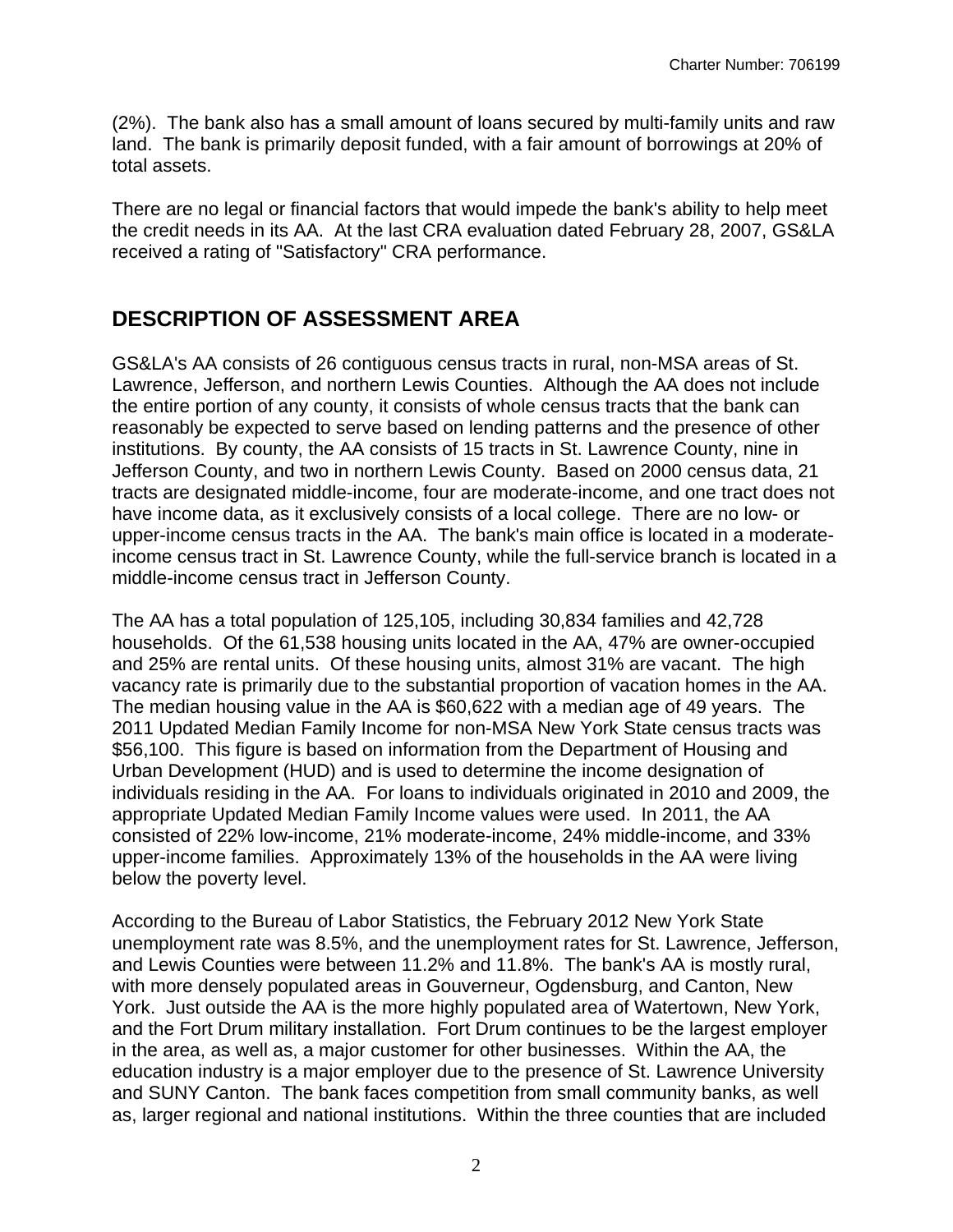in the AA, GS&LA ranked ninth in deposit share with just under \$90 million, or 3% of total deposits, as of June 2011.

During our examination, we contacted a local community development program that serves low- and moderate-income families and individuals. The contact indicated that a large portion of the individuals that the organization assists are without deposit accounts or basic budgeting skills. These customers could benefit from community outreach classes that teach the basics of financial budgeting and banking concepts. Due to the age of the housing stock, combined with harsh weather conditions, home improvement financing is also vital.

### **CONCLUSIONS WITH RESPECT TO PERFORMANCE CRITERIA**

GS&LA's performance with regard to the lending test exceeds the standard for satisfactory performance. The performance level for the lending test was based on four individual factors: loan-to-deposit ratio, lending in the AA, lending to borrowers of different incomes, and the geographic distribution of loans.

#### **Loan-to-Deposit Ratio**

The bank's average loan-to-deposit ratio during the evaluation period was more than reasonable. The average quarterly loan-to-deposit ratio since the last CRA examination through December 31, 2011 was 130.33%. In comparison, three similarly situated institutions operating in similar markets and competing directly with GS&LA had average quarterly loan-to-deposit ratios ranging from 98.68% to 121.75%, with an overall quarterly average of approximately 110%.

#### **Lending in the Assessment Area**

A substantial majority of home mortgage loans originated during the evaluation period were inside the bank's AA. All 40 of the home mortgage loans originated between January 1, 2009 and December 31, 2011 in the sample were within the defined AA. This is similar to the results of the last CRA Performance Evaluation, in which 96% of the loans were originated inside the AA. Refer to the chart below for more information.

| <b>Lending in the Assessment Area</b> |                 |        |   |               |       |                         |      |         |    |       |  |
|---------------------------------------|-----------------|--------|---|---------------|-------|-------------------------|------|---------|----|-------|--|
|                                       | Number of Loans |        |   |               |       | Dollars of Loans (000s) |      |         |    |       |  |
|                                       |                 | Inside |   | Outside       | Total | Inside                  |      | Outside |    | Total |  |
| Loan Type                             | #               | %      | # | $\frac{0}{0}$ |       |                         | %    |         | %  |       |  |
|                                       |                 |        |   |               |       |                         |      |         |    |       |  |
| Home Mortgage                         | 40              | 100%   |   | 0%            | 40    | 2,422                   | 100% |         | 0% | 2,422 |  |

*Source: Loan sample of Home Mortgages originated between January 1, 2009 and December 31, 2011.*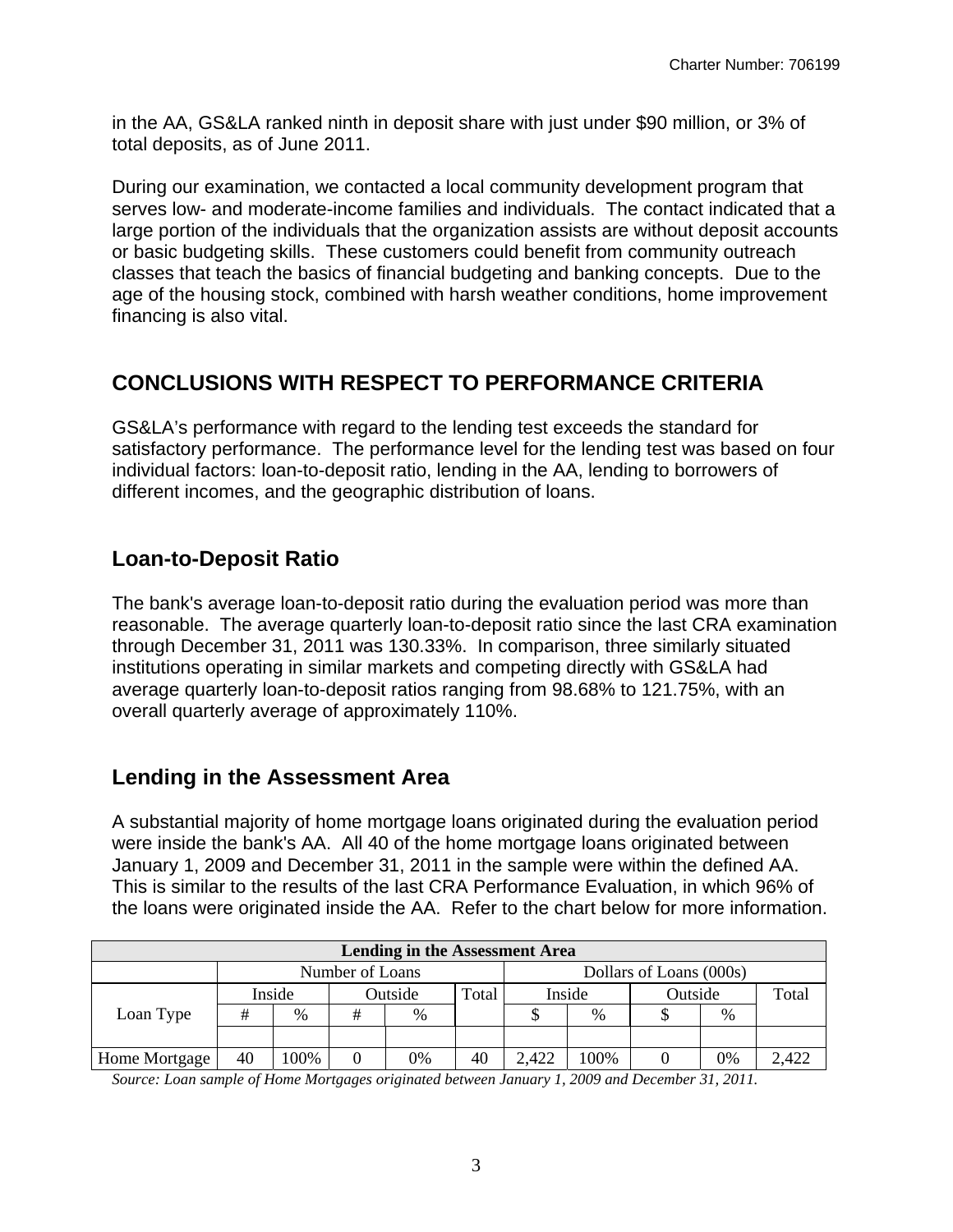#### **Lending to Borrowers of Different Incomes**

GS&LA had an excellent penetration of loans to borrowers of different incomes during the evaluation period. For the borrower distribution test (as well as, the geographic dispersion test), we compared the bank's performance against aggregate Home Mortgage Disclosure Act (HMDA) data within the AA. This represents the lending activity reported by all HMDA reporters lending in the AA. By count, the percentage of home mortgage loans to low-income borrowers at 15% significantly exceeded the percentage of 2009 and 2010 HMDA-reported loans to those borrowers at 5.08% (2011 HMDA data was not available). The percentage of home mortgage loans to moderateincome borrowers at 12.5% was lower than the HMDA loans to those borrowers at 15.75%. When viewed as a whole, the home mortgage loans GS&LA originated to lowand moderate-income borrowers exceeded other lenders in the AA, as indicated by HMDA aggregate data. Of the sampled loans, one loan (2.50%) did not have income information available. For aggregate HMDA data, 11.28% of the loans did not have income available. For more information, refer to the chart below.

| <b>Borrower Distribution of Residential Real Estate Loans</b> |             |          |             |          |             |          |             |          |  |  |
|---------------------------------------------------------------|-------------|----------|-------------|----------|-------------|----------|-------------|----------|--|--|
| Borrower                                                      | Low         |          | Moderate    |          | Middle      |          | Upper       |          |  |  |
| Income Level                                                  |             |          |             |          |             |          |             |          |  |  |
| Loan Type                                                     | $%$ of      | % of     | $%$ of      | % of     | % of        | $%$ of   | $%$ of      | $%$ of   |  |  |
|                                                               | <b>HMDA</b> | Number   | <b>HMDA</b> | Number   | <b>HMDA</b> | Number   | <b>HMDA</b> | Number   |  |  |
|                                                               | Loans       | of Loans | Loans       | of Loans | Loans       | of Loans | Loans       | of Loans |  |  |
|                                                               |             |          |             |          |             |          |             |          |  |  |
| Home Mortgage                                                 | 5.08%       | 15.00%   | 15.75%      | 12.50%   | 25.82%      | 42.50%   | 42.07%      | 27.50%   |  |  |

*Source: Loan sample of Home Mortgage loans originated between January 1, 2009 and December 31, 2011; Aggregate HMDA Data for 2009 and 2010 (2011 not available).* 

#### **Geographic Distribution of Loans**

The geographic dispersion of home mortgages during the evaluation period was excellent. By count, 40% of home mortgages in the sample were originated within moderate-income census tracts. This significantly exceeds performance of HMDA lenders in the AA, as aggregate 2009 and 2010 HMDA data indicated only 6.86% of the these loans were originated within moderate-income census tracts. One HMDA mortgage was originated in the census tract with no income data available, which accounts for the aggregate data being slightly less than 100%. Refer to the chart below for more information.